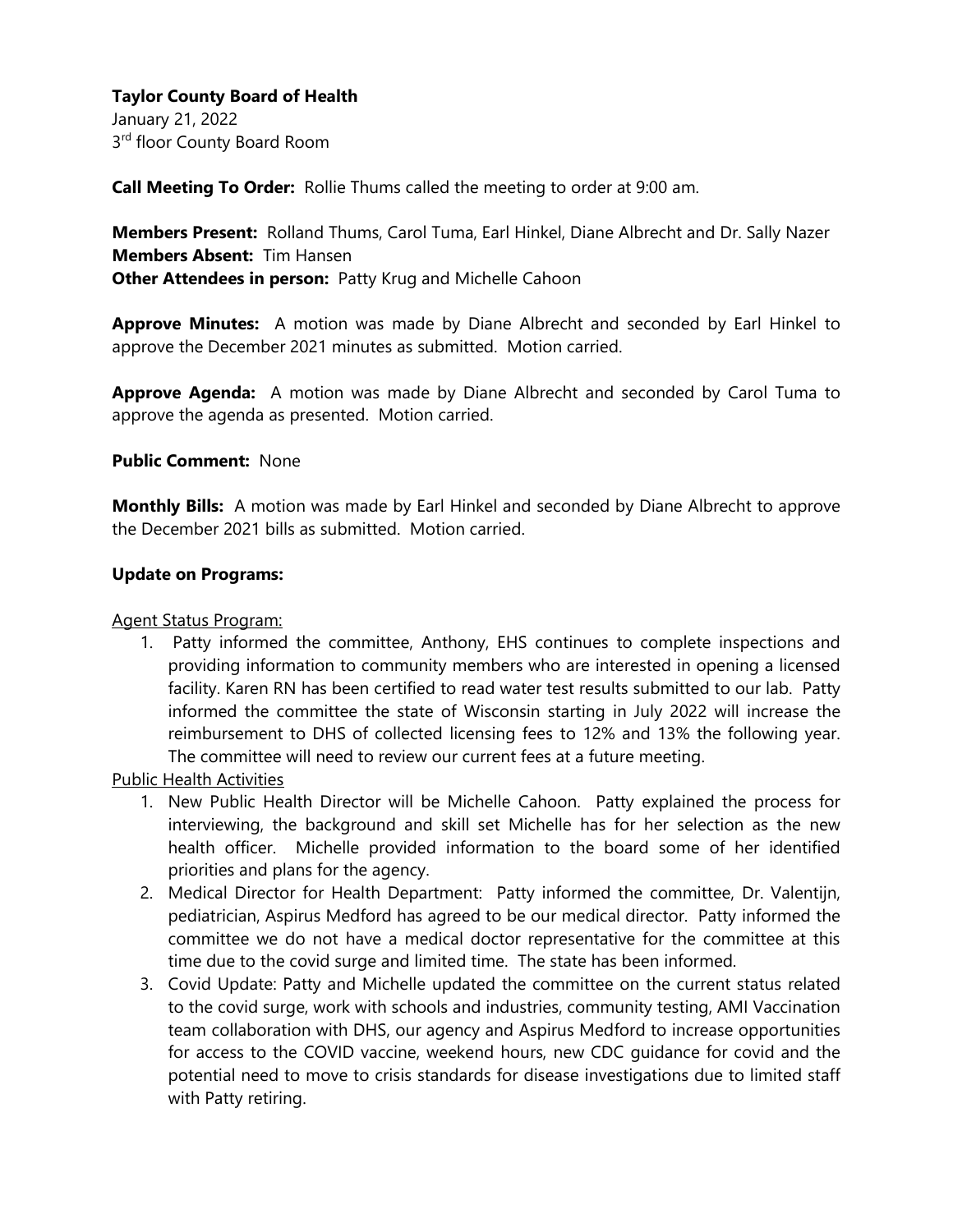- 4. Approve/Reject updated job descriptions: Patty presented the public health specialist position. She discussed this position is part of the Taylor County Health Department Strategic Plan developed with staff and board members identified need for the value and skill set this position will provide moving the agency forward for programs and assessments. A motion by Earl Hinkel and seconded by Sally Nazer to approve the job description for the public health specialist. Motion carried.
- 5. Approve/Reject filling job vacancies: Patty asked the committee for a motion to approve filling the Public Health Specialist position once Carlson company has provided the county with its position in the wage scale and approved by the personnel committee. This position is a grant funded position. A motion was made by Earl Hinkel and seconded by Diane Albrecht to approved filling this position with the conditions a noted by Patty Krug. Motion carried.
- 6. Approve/Reject 2022 Dietician and Environmental Health Specialist Contracts. A motion was made by Earl Hinkel and seconded by Sally Nazer to approve the 2021 addendum dietician contract as presented. Motion carried. A motion was made by Earl Hinkel and seconded by Diane Albrecht to approve the 2022 Dietician and Environment Health Specialist contract as presented. Motion carried.
- 7. Additional activities: Discussion was brought forward of how to move forward with programming and participation in community events as an agency with Covid. The agency is currently reviewing the Taylor County Resource Guide for families updating resources for families.
- 8. Update on Grants**:** Patty reported waiting for the state to provide the directions for submitting our workforce development grant which was in place October 2021 to increase our staff capacity. She reports she is this funding to increase the WIC clerk to full time for public health activities and the public health program specialist position.

# **Scheduled Trainings/Conferences:**

Public Health Operations Conference: Febrary 2022 Virtual Rabies Control Program : Feb 2022 State of Wisconsin Emergency Management-March 2022

## **Review of Human Health Hazard Investigations:** None

**Communicable Disease Investigations:** Patty reported continued investigations for reported illnesses of COVID, gastric illnesses and influenza hospitalizations.

**Correspondence:** None

#### **Other meetings attended by committee members:** None

**Discussion between board members and Health Department employees regarding various operational topics. No action will be taken on any of the topics discussed:** The committee discussed fluoride varnish program and the community health improvement plan data in a day meeting. Patty thanked the board for their support during her tenure as public health director.